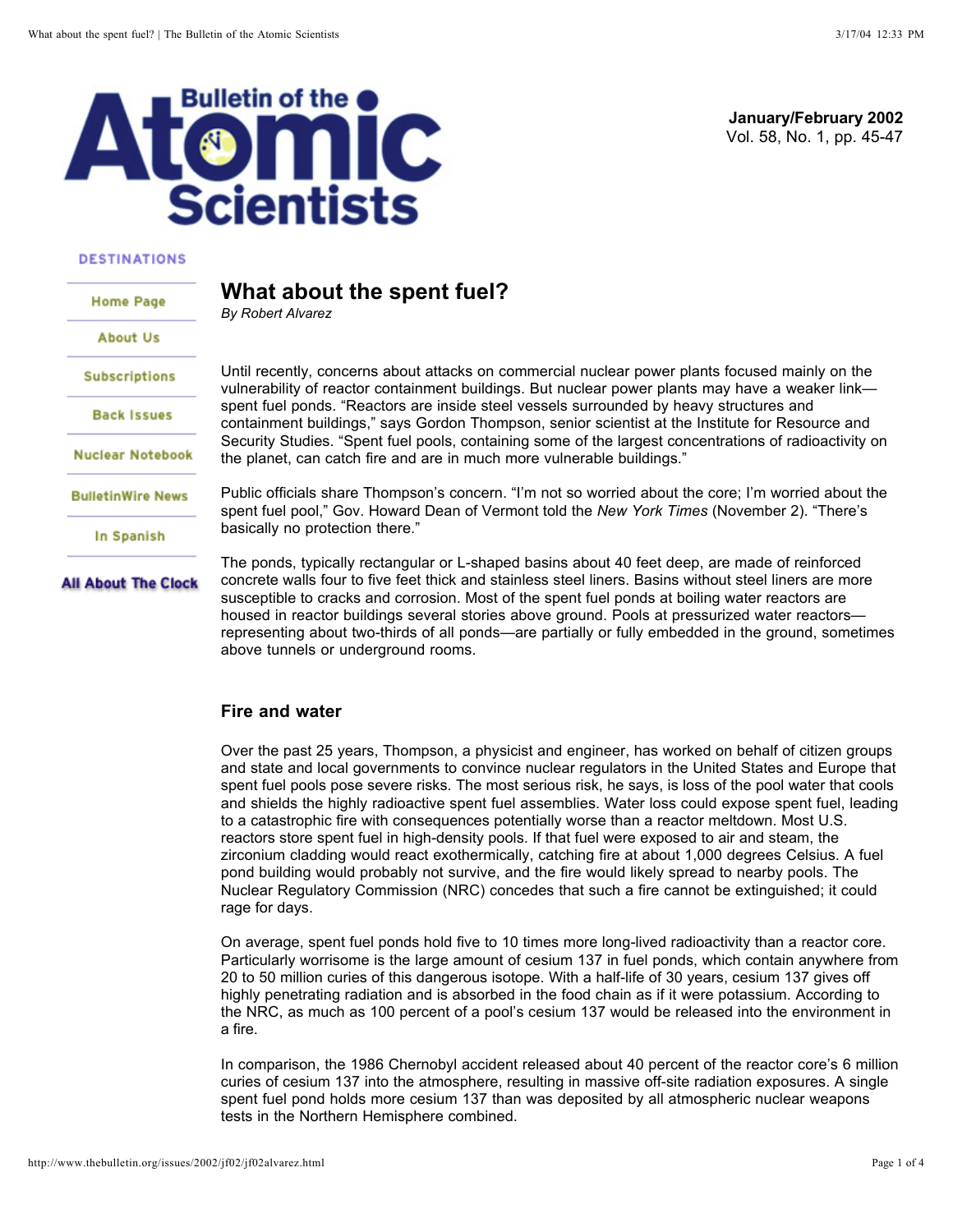If a fire were to break out at the Millstone Reactor Unit 3 spent fuel pond in Connecticut, it would result in a three-fold increase in background exposures. This level triggers the NRC's evacuation requirement, and could render about 29,000 square miles of land uninhabitable, according to Thompson. Connecticut covers only about 5,000 square miles; an accident at Millstone could severely affect Long Island and even New York City.

A 1997 report for the NRC by Brookhaven National Laboratory also found that a severe pool fire could render about 188 square miles uninhabitable, cause as many as 28,000 cancer fatalities, and cost \$59 billion in damage. (The Brookhaven study relied on a different standard of uninhabitability than Thompson.) While estimates vary, "the use of a little imagination," says Thompson, "shows that a pool fire would be a regional and national disaster of historic proportions."

Several events could cause a loss of pool water, including leakage, evaporation, siphoning, pumping, aircraft impact, earthquake, accidental or deliberate drop of a fuel transport cask, reactor failure, or an explosion inside or outside the pool building. Industry officials maintain that personnel would have sufficient time to provide an alternative cooling system before the spent fuel caught fire. But if the water level dropped to just a few feet above the spent fuel, the radiation doses in the pool building would be lethal.

The procedures fuel handlers need to follow to recognize problems, repair heavily damaged equipment, and command off-site resources have yet to be formalized, much less tested. But if routine operations are any indication, not all reactors would pass muster: By the NRC's own admission, significant temperature rises in fuel ponds have gone undetected for days.

### **Old policy, older problems**

Over the years, Thompson's persistence has paid off, and the NRC has grudgingly made important concessions. For 20 years, the NRC assumed that aged spent fuel, which has had several years for radioactive isotopes to decay, was at little risk of catching fire. But in an October 2000 study of spent fuel risks at sites where reactors were being decommissioned, the NRC conceded that "the possibility of a zirconium fire cannot be dismissed even many years after a final reactor shutdown."

Equipment installed to make high-density ponds safe actually exacerbates the fire danger, particularly with aged spent fuel. In high-density pools at pressurized water reactors, fuel assemblies are packed about nine to 10.5 inches apart—slightly more than the spacing inside a reactor. To compensate for the increased risk of criticality, pools have been retrofitted with enhanced water chemistry controls and neutron-absorbing panels between assemblies. The extra equipment restricts water and air circulation, creating vulnerability to systemic failures. If the equipment collapses or fails, as might occur during a terrorist attack, for example, air and water flow to exposed fuel assemblies would be obstructed, causing a fire, according to the NRC's report. Heat would turn the remaining water into steam, which would interact with the zirconium, making the problem worse by yielding flammable and explosive hydrogen. As a result, the NRC concluded that "it is not feasible, without numerous constraints, to define a generic decay heat level (and therefore decay time) beyond which a zirconium fire is not physically possible."

Perhaps the most important concession was made in June 2001, when the NRC staff reported that terrorist threats against spent fuel ponds are credible and cannot be ruled out. "Until recently, the staff believed that the [design basis threat] of radiological sabotage could not cause a zirconium fire. However, [NRC's safety policy for spent fuel storage] does not support the assertion of a lesser hazard to the public health and safety, given the possible consequences of sabotage."

Despite acknowledging spent fuel pond dangers, the NRC's ability to adapt to a much more dangerous world remains to be seen. It took 10 days after the September 11 attacks before the NRC admitted that "nuclear power plants were not designed to withstand [jet airliner] crashes." Although this statement was widely covered by the media, the NRC was just restating the results of old policy.

In 1982, the NRC's Atomic Safety and Licensing Board ruled that reactor owners "are not required to design against such things as . . . kamikaze dives by large airplanes. Reactors could not be effectively protected against such attacks without turning them into virtually impregnable fortresses at much higher cost." This view is buttressed by NRC's equally long-standing policy blocking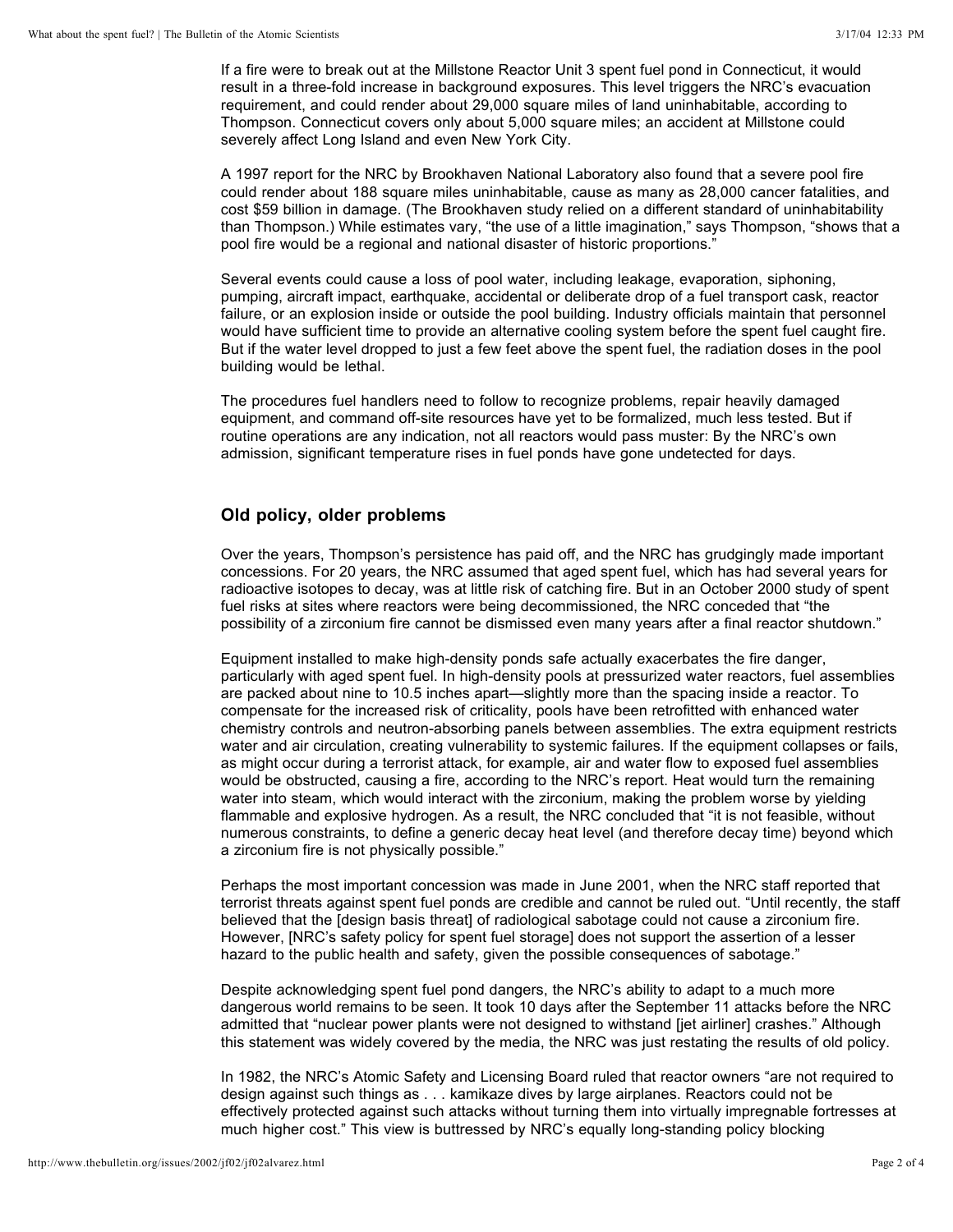consideration of terrorist acts in licensing proceedings. Because acts of terrorism are unpredictable, the NRC reasons, they are not germane to safety requirements. Incredibly, a day after the September 11 attacks, the NRC ruled that concerns about terrorists raised by Georgians Against Nuclear Energy (GANE) regarding the mixing of plutonium in nuclear fuel at the Energy Department's Savannah River Site were not valid because "GANE does not establish that terrorist acts . . . fall within the realm of 'reasonably foreseeable' events."

### **Running out of room**

The NRC is now reviewing from "top to bottom" its safety and security policies, "working around the clock to ensure protection of nuclear power plants and nuclear fuel facilities," NRC spokesman Victor Dricks told the Washington Post on November 1. "Everything's on the table. I'd like to tell you that everything's going to be okay, but I can't do that."

Will more gates, guards, and guns be enough? About 40,000 tons of spent nuclear fuel are stored in pools at 110 operating and closed reactor sites across the United States, with over 2 billion curies of long-lived radioactivity. Over the next several years, the Energy Department estimates that storage space for an additional 11,000 tons of spent fuel will be needed.

Plant owners are already lobbying for more space. For example, Connecticut's Millstone plant has 585 fuel assemblies in its reactor Unit 3 pond. But Millstone's owner, Dominion Nuclear Connecticut Inc., wants permission from the NRC to expand the pool's capacity to hold 1,860 assemblies.

Spent fuel ponds were designed to be temporary—and to store only a small fraction of what they currently hold. "Neither the AEC [now the Energy Department] nor utilities anticipated the need to store large amounts of spent fuel at operating sites," said Millstone's owner last October. "Largescale commercial reprocessing never materialized in the United States. As a result, operating nuclear sites were required to cope with ever-increasing amounts of irradiated fuel. . . . This has become a fact of life for nuclear power stations."

The underlying assumption of NRC's policy allowing for expanded pool storage is that some day the government will permanently dispose of it all, as required under the 1982 Nuclear Waste Policy Act. But the Energy Department will not accept custody of spent fuel until 2010 at the earliest—if at all. Even if Energy and the Bush administration are able to overcome the formidable opposition to opening the proposed repository at Yucca Mountain in Nevada, there could be considerable risk in transporting thousands of shipments of highly radioactive waste.

## **Storage solutions**

In light of the NRC's admissions about spent fuel vulnerabilities, it seems it would be easier to cause an accident at a spent fuel pond than to breach and release the radioactive contents of multiple hardened concrete and steel dry storage casks. Casks and other storage alternatives would greatly reduce, or even eliminate, the risk of a pond fire. A handful of reactor owners have put only about 4 percent of the nation's spent fuel into dry storage.

Today, the pressure felt by reactor owners from electricity deregulation works against nuclear safety. According to a report on utility deregulation and nuclear power by the Nukem Corporation, "In an era of deregulation there will be no pool of captive customers to shoulder uneconomic operating costs or massive capital additions." Because of deregulation, the owners of many reactors are limited liability companies with little or no cash reserves. There is no financial incentive to move wastes to safer dry storage.

Other nations are taking spent fuel vulnerabilities very seriously. Germany is seeking ways to harden its dry-stored spent fuel in even more robust containers. France has installed anti-aircraft missiles around its spent fuel ponds at the La Hague reprocessing facility, where some 100 million curies of cesium 137 are stored. What the United States will do to protect the public from this serious nuclear vulnerability remains to be seen.